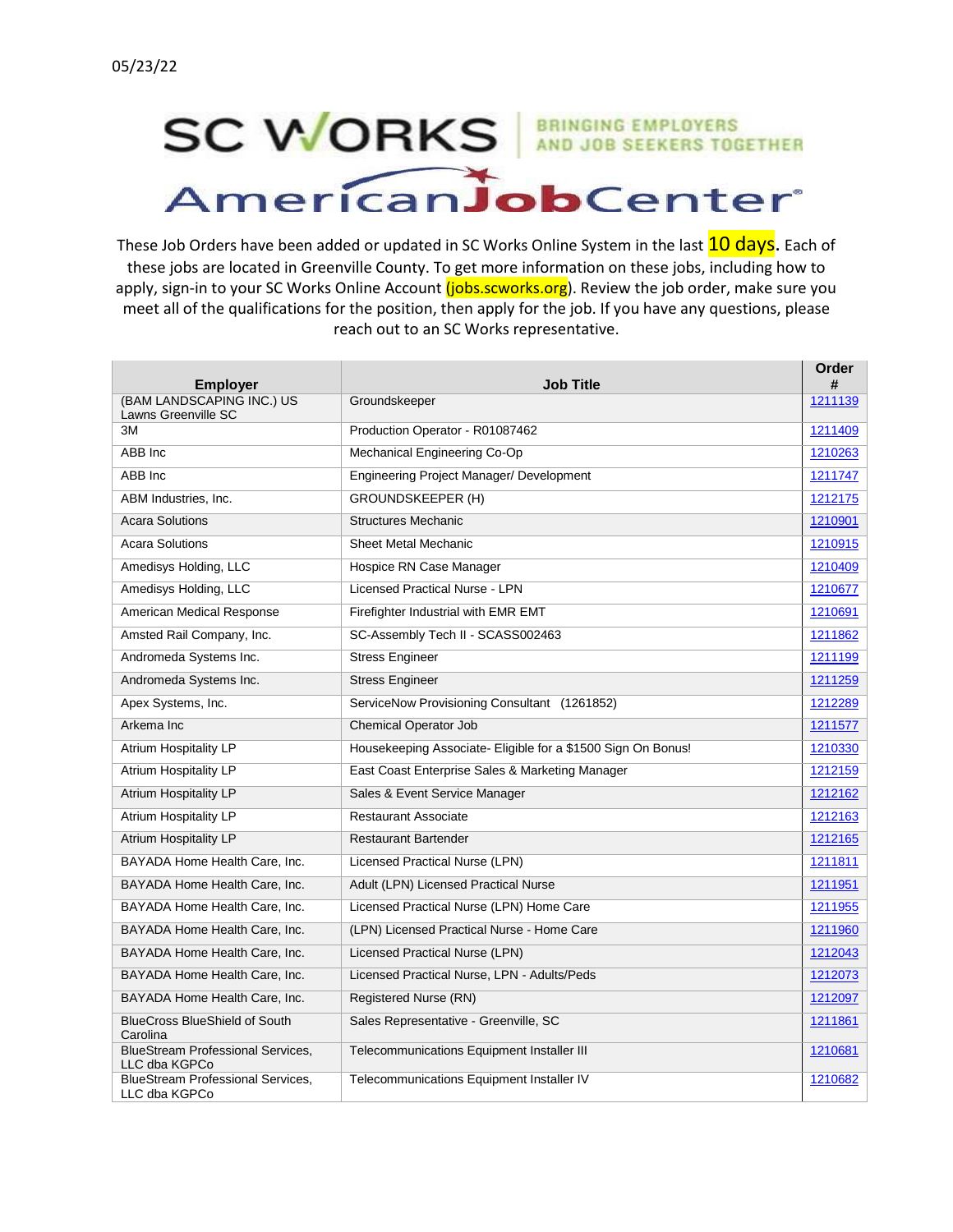| <b>Boston Government Services, LLC</b>                     | <b>Cyber Software Engineer</b>                                                      | 1211325 |
|------------------------------------------------------------|-------------------------------------------------------------------------------------|---------|
| BrightView Landscapes, LLC                                 | Landscape Laborer                                                                   | 1212003 |
| CANON U.S.A. INC                                           | Inventory Control Specialist I                                                      | 1211539 |
| CANON U.S.A. INC                                           | <b>Inventory Control Specialist I</b>                                               | 1211541 |
| CANON U.S.A. INC                                           | <b>Inventory Control Specialist I</b>                                               | 1211543 |
| CANON U.S.A. INC                                           | Inventory Control Specialist I                                                      | 1211544 |
| CANON U.S.A. INC                                           | <b>Inventory Control Specialist I</b>                                               | 1211545 |
| CANON U.S.A. INC                                           | <b>Inventory Control Specialist I</b>                                               | 1211546 |
| Capital One                                                | Sr. Manager - Learning & Development, Sales Enablement - Commercial Card<br>(Remote | 1210801 |
| Capstone Landscape Management                              | <b>LANDSCAPING LABORERS</b>                                                         | 1212000 |
| Cass Information Systems Inc                               | Audit Support Representative (Hybrid)                                               | 1210683 |
| Cass Information Systems Inc                               | Missing Bill Research Clerk - Offsite [Part-Time]                                   | 1211419 |
| Cass Information Systems Inc                               | Key Client Services Manager                                                         | 1211421 |
| Cass Information Systems Inc                               | Supervisor, Operations                                                              | 1211423 |
| Coca-Cola Bottling Company<br>Consolidated                 | Warehouse Material Handler                                                          | 1210645 |
| <b>Cognizant Technology Solutions</b>                      | Java Developer                                                                      | 1211711 |
| <b>Corporate Staffing Svc</b>                              | <b>CNA/Homeaides</b>                                                                | 1210763 |
| <b>Corporate Staffing Svc</b>                              | Warehouse Associate                                                                 | 1211109 |
| <b>Corporate Staffing Svc</b>                              | <b>Construction Worker</b>                                                          | 1211120 |
| <b>Corporate Staffing Svc</b>                              | Warehouse Associate                                                                 | 1211209 |
| <b>CPM Federal Credit Union</b>                            | Floating FSR I                                                                      | 1210468 |
| D4C Dental Brands, Inc.                                    | Treatment Coordinator, Ortho                                                        | 1210703 |
| D4C Dental Brands, Inc.                                    | <b>Front Office Coordinator</b>                                                     | 1210744 |
| DH Pace Company, Inc.                                      | Outside Commercial Sales Representative - OUTSI012005                               | 1211455 |
| DH Pace Company, Inc.                                      | Residential Service Technician - RESID011989                                        | 1211456 |
| Duke Energy Business Services, LLC                         | <b>Regulatory Assistant</b>                                                         | 1210516 |
| Duke Energy Business Services, LLC                         | <b>Engineering Technologist III/Senior</b>                                          | 1210528 |
| Duke Energy Business Services, LLC                         | Principal Stakeholder Engagement Manager - Renewables - North/South<br>Carolina     | 1210531 |
| <b>ECS Southeast, LLP</b>                                  | <b>Construction Materials Field Technician</b>                                      | 1211461 |
| Edgewater Technical Associates, LLC                        | Principal Design Engineer - HVAC and Utility Systems                                | 1210878 |
| <b>EMCOR Facilities Services</b>                           | Welder                                                                              | 1211521 |
| FCI Constructors, Inc.                                     | Division Proposal Lead                                                              | 1211366 |
| Ferrellgas                                                 | <b>CDL Driver</b>                                                                   | 1210507 |
| Glen's Plumbing, Inc.                                      | Plumber or Plumbers Helper                                                          | 1211655 |
| Goodwill Industries of<br>Upstate/Midlands of SC and SCVIA | 4837-Retail Associate-Store 10-Simpsonville                                         | 1210431 |
| Goodwill Industries of<br>Upstate/Midlands of SC and SCVIA | 4839-Retail Associate-Store 8-North Pleasantburg                                    | 1210434 |
| Goodwill Industries of<br>Upstate/Midlands of SC and SCVIA | 4840-Retail Associate-Store 8-North Pleasantburg                                    | 1210435 |
| Goodwill Industries of<br>Upstate/Midlands of SC and SCVIA | 4842-Retail Associate-Store 17-Woodruff Road                                        | 1210440 |
| Gordon Food Service                                        | Overnight Delivery Driver                                                           | 1211705 |
| Grainger                                                   | Maintenance Technician 3 (Weekend - 3rd shift)                                      | 1211013 |
| Grainger                                                   | Supv, Distribution - Fountain Inn, SC                                               | 1211467 |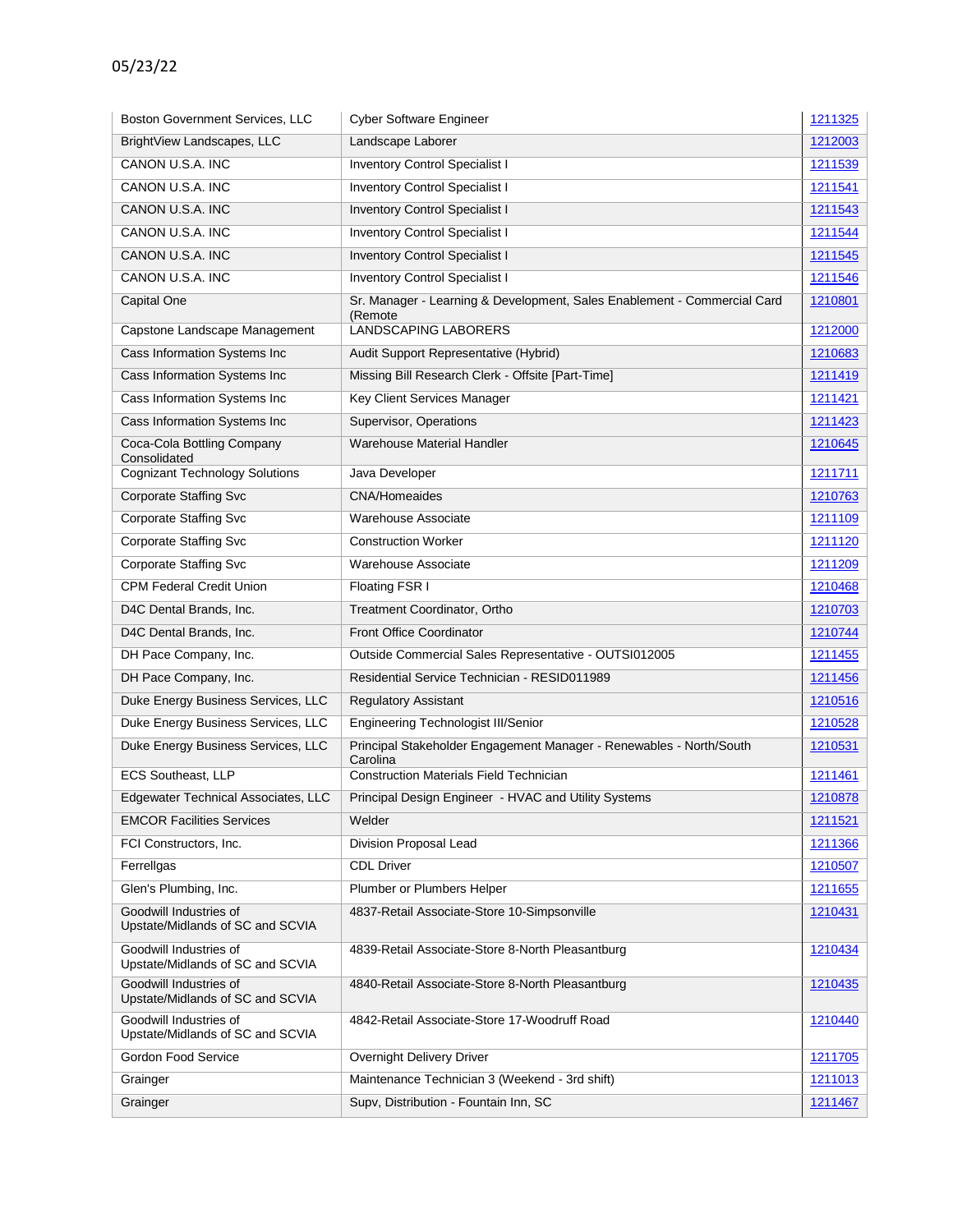| Grainger                                              | Maintenance Technician 3 (3rd shift)                                     | 1211468 |
|-------------------------------------------------------|--------------------------------------------------------------------------|---------|
| <b>Greenville County Library Syst</b>                 | <b>Security Assistant</b>                                                | 1211244 |
| Greenville County Library Syst                        | <b>Security Specialist</b>                                               | 1211247 |
| Hajoca Corporation                                    | Inside Sales - Customer Service Representative - 3184                    | 1211027 |
| HDR, Inc.                                             | Water/Wastewater Treatment Engineer                                      | 1210769 |
| HDR, Inc.                                             | <b>Electrical Engineer - Renewables</b>                                  | 1211434 |
| HDR, Inc.                                             | Water Intern/Co-Op                                                       | 1212292 |
| Henry Schein Inc                                      | E-Commerce Business Analyst                                              | 1210909 |
| Henry Schein Inc                                      | Dispatcher                                                               | 1211664 |
| Henry Schein Inc                                      | Manager, Business Intelligence                                           | 1211780 |
| Hentzen Coatings, Inc.                                | Material Handler - M-F: 1st Shift (8:30am - 5:30pm)                      | 1210927 |
| Hope Power and Industrial                             | Helper/Laborers Boat Dock Builders                                       | 1211090 |
| Hubbell, Inc.                                         | Director of Strategic Pricing - Greenville, SC                           | 1211482 |
| Hubbell, Inc.                                         | Test Technician I - Greenville, SC                                       | 1211749 |
| Industrial Staffing Services Inc.                     | Warehouse - Record Center Specialist 1                                   | 1210405 |
| Ingram Micro                                          | Professional, Business Analysis-USA - 54255                              | 1210625 |
| Ingram Micro                                          | Sr. Professional, Business Systems-USA - 54320-OTHLOC-CdORVfwx           | 1210628 |
| Ingram Micro                                          | Cisco Pre-Sales Solutions Design Specialist - 54147-OTHLOC-ChJKWfwq      | 1211208 |
| Ingram Micro                                          | Sr. Advisor, Account Management-USA - 53939-OTHLOC-CdORVfwx              | 1211619 |
| Ingram Micro                                          | Technology Consultant II - VMware Field - 53936-OTHLOC-CdORVfwx          | 1211626 |
| Ingram Micro                                          | Cloud Growth Practice Lead - AI, Data & Insights - 54364-OTHLOC-CdORVfwx | 1212006 |
| <b>Integrated Power Services</b>                      | General Corporate Accountant                                             | 1210922 |
| <b>KEMET Electronics Corporation</b>                  | Manager- Customer Service & Inside Sales                                 | 1210613 |
| <b>KEMET Electronics Corporation</b>                  | Production Equipment Technician                                          | 1211496 |
| <b>KEMET Electronics Corporation</b>                  | Training Set Up Operator                                                 | 1211497 |
| <b>KEMET Electronics Corporation</b>                  | <b>Customer Service Representative</b>                                   | 1211498 |
| <b>KMC Trucking LLC</b>                               | Dump Truck Driver                                                        | 1210477 |
| <b>Liftex Corporation</b>                             | Sewing Machine Operator                                                  | 1211368 |
| Louis Berger Services, Inc.                           | Procurement Management Specialist                                        | 1210753 |
| Louis Berger Services, Inc.                           | Human Resources Coordinator                                              | 1211092 |
| Lumos Network Operating Company                       | MID-MARKET ACCOUNT EXECUTIVE - Greenville                                | 1210962 |
| (Segra)<br>Lumos Network Operating Company<br>(Segra) | <b>NOC ANALYST II</b>                                                    | 1211707 |
| Mandiant, Inc.                                        | Staff Security Architect (Remote- USA)                                   | 1210903 |
| Mau                                                   | <b>Mechanical Assembler</b>                                              | 1211600 |
| <b>MID AMERICA APARTMENTS</b>                         | Apartment Maintenance Technician - Park Haywood                          | 1211686 |
| Milliken & Company                                    | Enterprise - Dye Transporter                                             | 1211586 |
| Milliken & Company                                    | Enterprise - Dye Jet Operator                                            | 1211588 |
| North American Rescue                                 | <b>Regulatory Affairs Internship</b>                                     | 1211925 |
| Oldcastle APG, Inc.                                   | CDL A Driver - Local / Home Nights - Greenville, SC - 408140             | 1210765 |
| Pike Electric Inc.                                    | Power Engineering Technologist I - 220000JU                              | 1210855 |
| Pike Electric Inc.                                    | Power Engineering Technologist II - 220000JV                             | 1210866 |
| Plastic Omnium Auto Exteriors, LLC                    | IS Supply Chain Business Owner - Americas                                | 1212111 |
| POWER PRODUCTS AND<br>SOLUTIONS LLC                   | <b>Rental Coordinator</b>                                                | 1211479 |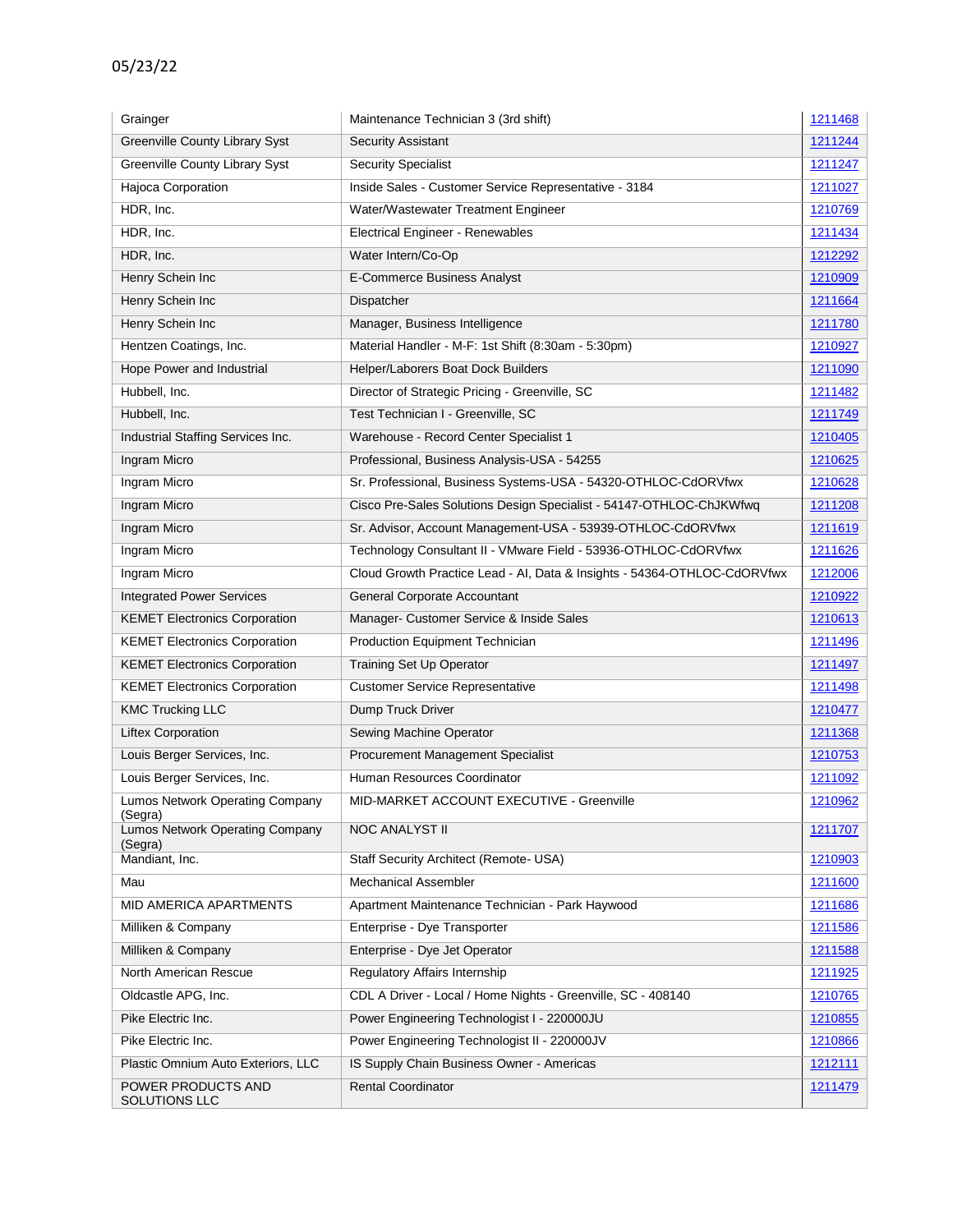| PPG INDUSTRIES INC              | Administrative Assistant - 1800069488                    | 1210287        |
|---------------------------------|----------------------------------------------------------|----------------|
| <b>PPG INDUSTRIES INC</b>       | Material Scheduler - 1800070267                          | 1212236        |
| Proterra                        | Laser Welding Engineer Battery - LASER002661-00001       | 1210606        |
| Proterra                        | Manufacturing Technician - MANUF002662-00001             | 1210624        |
| Proterra                        | Expeditor - EXPED002663-00001                            | 1210630        |
| Proterra                        | Material Handling Supervisor - MATER002664-00001         | 1210633        |
| Proterra                        | Tooling & Equipment Engineer Battery - TOOLI002660-00001 | 1210766        |
| Proterra                        | Staff Manufacturing Engineer - STAFF002669-00001         | <u>1211025</u> |
| Proterra                        | Technical Trainer - TECHN002670-00001                    | 1211236        |
| Proterra                        | Benefits Specialist - BENEF002667-00001                  | 1211344        |
| Proterra                        | Lab Specialist Powered - LABSP002677-00001               | 1211746        |
| Proterra                        | Lead Maintenance Technician - EQUIP002676-00001          | 1211769        |
| Proterra                        | Human Resources Intern (Fall 2022) - HUMAN002679-00001   | 1212061        |
| Rentokil North America, Inc.    | <b>Regional Director</b>                                 | 1212202        |
| <b>Rexnord Industries LLC</b>   | <b>Field Services Engineer</b>                           | 1210457        |
| <b>Rexnord Industries LLC</b>   | Machinist                                                | 1211981        |
| <b>Rexnord Industries LLC</b>   | <b>Quality Technician</b>                                | 1211982        |
| RL Enterprise & Associates, LLC | Machine Operator (tw)                                    | 1210754        |
| Rockwell Automation, Inc.       | <b>Customer Success Manager</b>                          | 1210954        |
| Rockwell Automation, Inc.       | Repair Coordinator                                       | 1211540        |
| Rose International, Inc.        | <b>Mortgage Collections</b>                              | 1211218        |
| <b>SAS Retail Services LLC</b>  | Part Time Retail Reset Merchandiser                      | 1211843        |
| <b>SAS Retail Services LLC</b>  | Part Time Retail Reset Merchandiser                      | 1211845        |
| Scansource                      | Account Manager AD - ACCOU003345                         | 1212240        |
| Scansource                      | Supplier Business Manager II - Comms - SUPPL003342       | 1212242        |
| Sealed Air Corporation (US)     | Attendant-Extrusion                                      | 1211102        |
| Spectra Tech, Inc.              | Principal Design Engineer - HVAC & Utility Systems       | 1211507        |
| <b>Staffmark Investment LLC</b> | Forklift Weekend Shift - Part Time                       | 1210568        |
| Staffmark Investment LLC        | Driver Helper-\$17.00 per hour-1st Shift M-F             | 1211111        |
| <b>Staffmark Investment LLC</b> | Forklift Weekend Shift - Part Time                       | 1211513        |
| <b>Sunbelt Rentals</b>          | Outside Sales Representative - Flooring Solutions        | 1211488        |
| <b>SYNNEX Corporation</b>       | Sales Representative, VAR East                           | 1210560        |
| <b>SYNNEX Corporation</b>       | Business Development Representative, Services            | 1210737        |
| <b>SYNNEX Corporation</b>       | Manager, Sales                                           | 1210752        |
| <b>SYNNEX Corporation</b>       | Field Account Manager, UCC & Collaboration               | 1210891        |
| <b>SYNNEX Corporation</b>       | <b>Business Development Representative</b>               | 1211106        |
| <b>SYNNEX Corporation</b>       | <b>Technical Scholars Program</b>                        | 1211107        |
| <b>SYNNEX Corporation</b>       | Business Development Representative, Aruba               | 1211437        |
| <b>SYNNEX Corporation</b>       | Sales Representative                                     | 1211439        |
| <b>SYNNEX Corporation</b>       | Product Business Manager                                 | 1211440        |
| <b>SYNNEX Corporation</b>       | <b>Product Manager</b>                                   | 1211815        |
| <b>SYNNEX Corporation</b>       | Account Manager, New Age Electronics                     | 1211818        |
| <b>SYNNEX Corporation</b>       | Business Development Representative, Panasonic Mobility  | 1211820        |
| <b>SYNNEX Corporation</b>       | Technical Sales Engineer, Aruba                          | 1211823        |